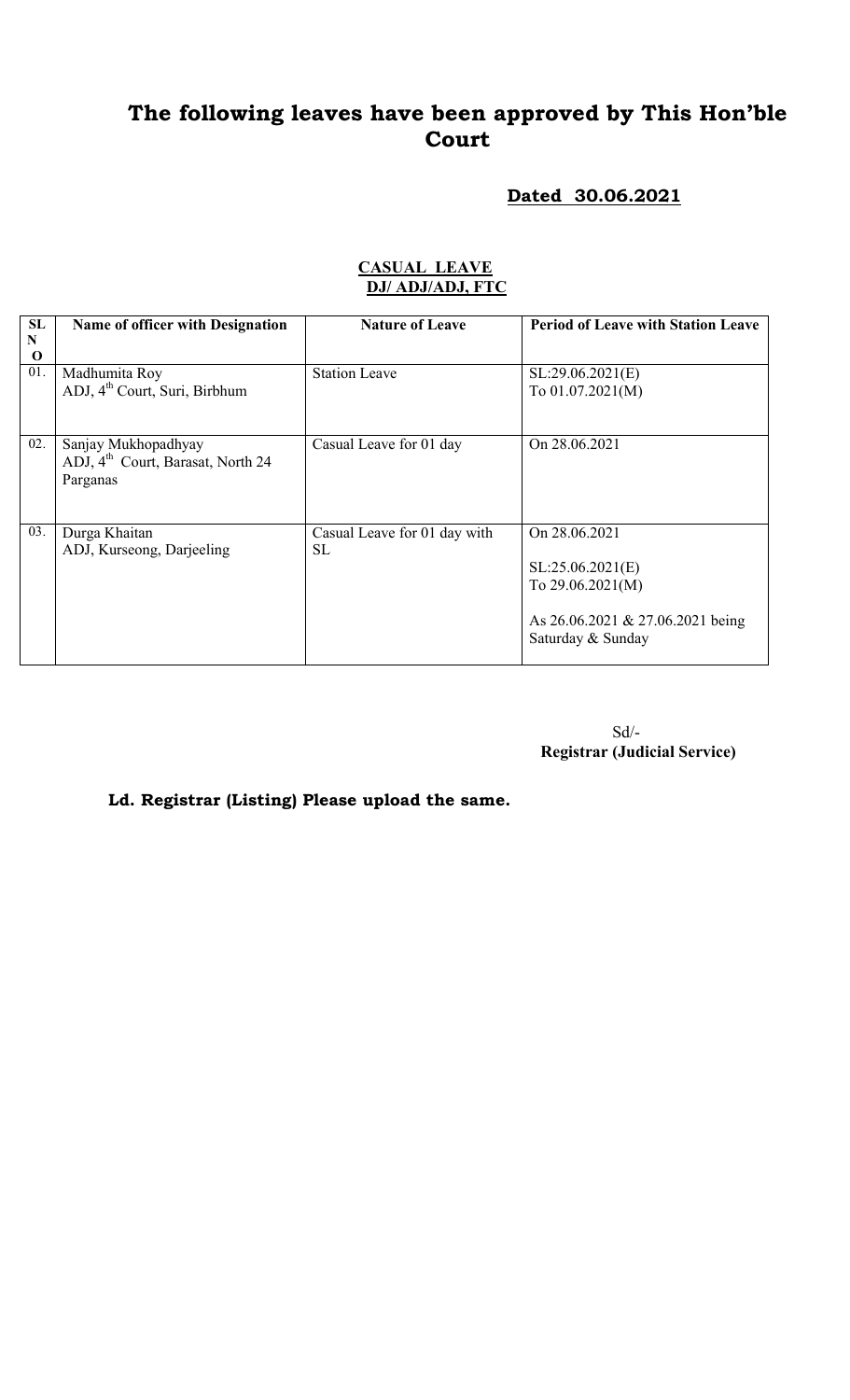#### Dated 30.06.2021

| SL                       | Name of officer with Designation                                 | <b>Nature of Leave</b> | <b>Period of Leave with Station Leave</b>                      |
|--------------------------|------------------------------------------------------------------|------------------------|----------------------------------------------------------------|
| ${\bf N}$<br>$\mathbf 0$ |                                                                  |                        |                                                                |
| $\overline{01}$ .        | Dinanath Prasad<br>ADJ, 3 <sup>rd</sup> Court, Suri, Birbhum     | Cancellation of CL     | On 29.06.2021                                                  |
|                          |                                                                  |                        | (The leave was approved by the<br>Hon'ble Court on 19.06.2021) |
| 02.                      | Debabrata Kundu                                                  | CL for 02 days with SL | On 08.07.2021 & 09.07.2021                                     |
|                          | ADJ, 2 <sup>nd</sup> Court, Malda                                |                        | SL:07.07.2021(E)<br>To 12.07.2021(M)                           |
|                          |                                                                  |                        | As 10.07.2021 & 11.07.2021 being<br>Saturday & Sunday          |
| 03.                      | Pijush Ghosh<br>ADJ, 3 <sup>rd</sup> (Special) Court, Jalpaiguri | <b>Station Leave</b>   | SL:09.07.2021(E)<br>To 12.07.2021(M)                           |
|                          |                                                                  |                        | As 10.07.2021 & 11.07.2021 being<br>Saturday & Sunday          |
| 04.                      | Subhajit Basu<br>ADJ, FTC, Durgapur, Paschim<br>Bardhaman        | CL for 03 days with SL | On 07.07.2021, 08.07.2021 &<br>09.07.2021                      |
|                          |                                                                  |                        | SL:06.07.2021(E)<br>To 12.07.2021(M)                           |
|                          |                                                                  |                        | As 10.07.2021 & 11.07.2021 being<br>Saturday & Sunday          |
| 05.                      | Sudhir Kumar<br>ADJ, 1 <sup>st</sup> Court, Siliguri, Darjeeling | CL for 02 days with SL | On 22.07.2021 &<br>23.07.2021                                  |
|                          |                                                                  |                        | SL:21.07.2021(E)<br>To 26.07.2021(M)                           |
|                          |                                                                  |                        | As 24.07.2021 & 25.07.2021 being<br>Saturday & Sunday          |

#### CASUAL LEAVE DJ/ ADJ/ADJ, FTC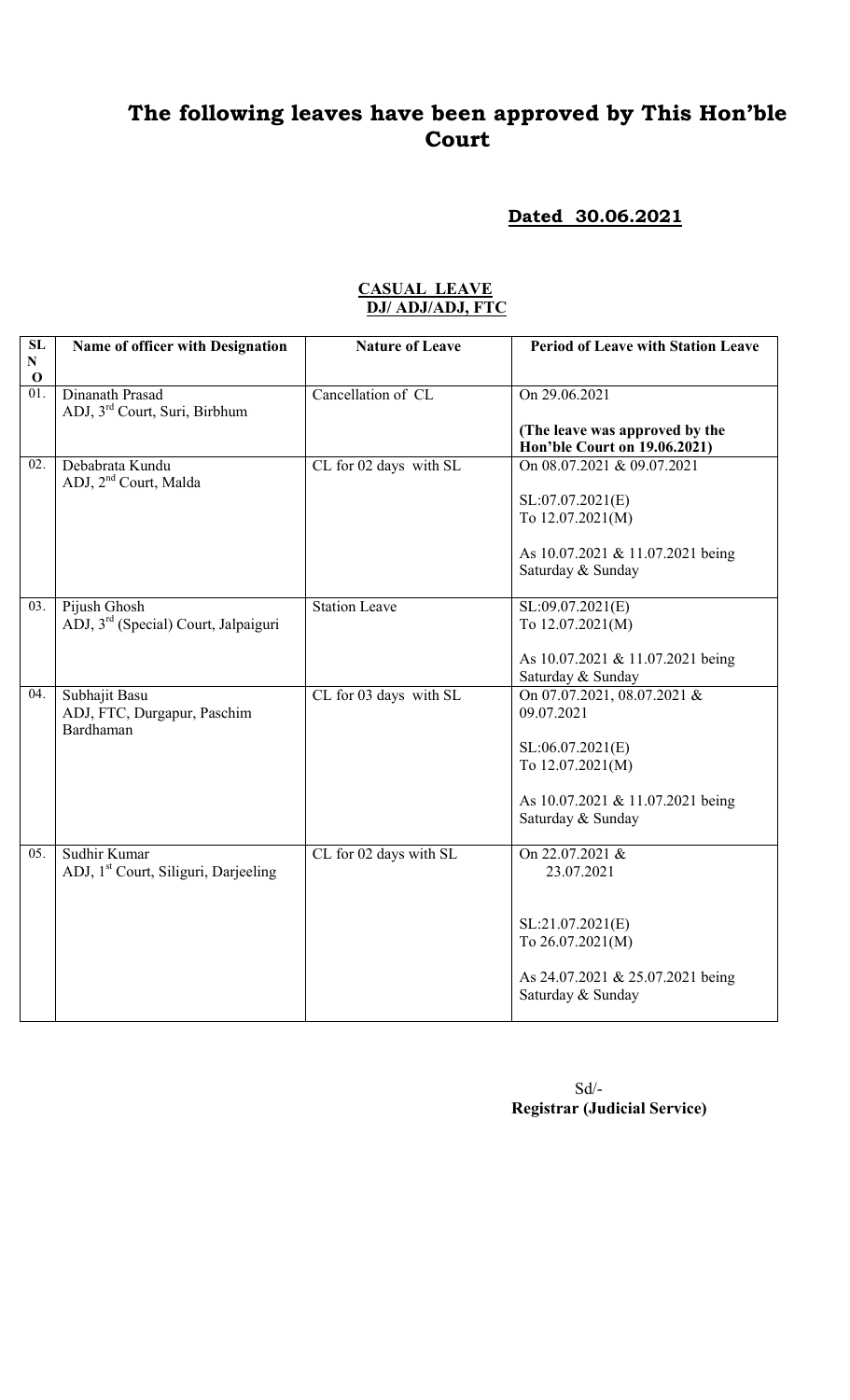#### Dated 01.07.2021

#### CASUAL LEAVE DJ/ ADJ/ADJ, FTC

| SL<br>N <sub>O</sub> | Name of officer with<br><b>Designation</b> | <b>Nature of Leave</b> | <b>Period of Leave with Station Leave</b> |
|----------------------|--------------------------------------------|------------------------|-------------------------------------------|
| 01                   | Ataur Rahman<br>ADJ, Bishnupur, Bankura    | $CL$ for 01 day        | On 14.06.2021                             |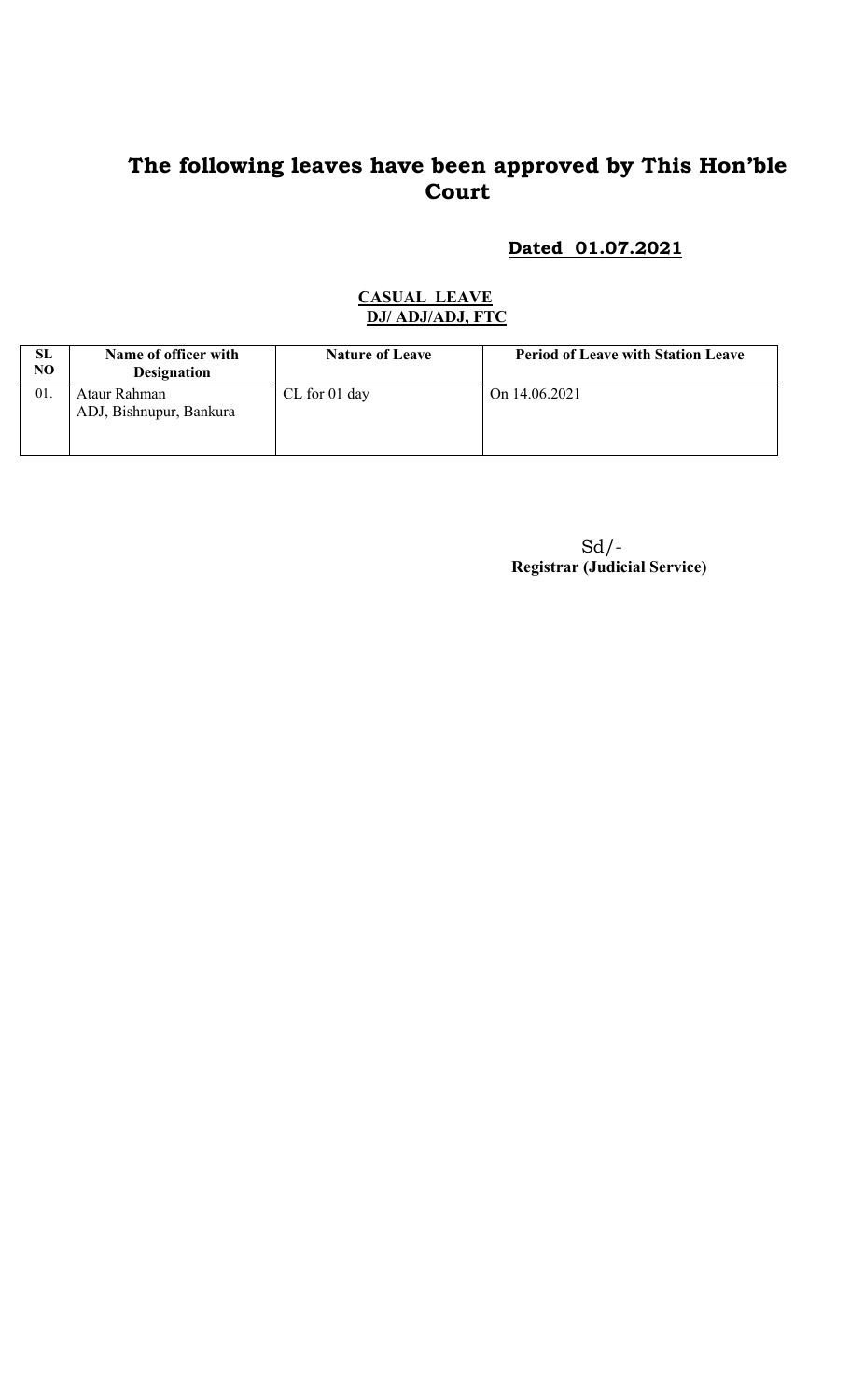### Dated 01.07.2021

#### CASUAL LEAVE DJ/ ADJ/ADJ, FTC

| <b>SL</b><br>NO | Name of officer with<br><b>Designation</b>              | <b>Nature of Leave</b>                     | <b>Period of Leave with Station Leave</b>                                                                                                                        |
|-----------------|---------------------------------------------------------|--------------------------------------------|------------------------------------------------------------------------------------------------------------------------------------------------------------------|
| 01.             | Anindita Ganguli<br>ADJ, FTC-IV, Krishnanagar,<br>Nadia | CL for 02 days with SL                     | On 02.07.2021 & 05.07.2021<br>SL:01.07.2021(E)<br>To $06.07.2021(E)$<br>As $04.07.2021$ being Sunday &<br>03.07.2021 & 06.07.2021 being no<br>assignment of duty |
| 02.             | Arijit Mukhopadhyay<br>ADJ, FTC, Bankura                | Casual Leave for 03 days with<br><b>SL</b> | From 07.07.2021 to 09.07.2021<br>Suffixing: 10.07.2021 & 11.07.2021<br>SL:06.07.2021(E)<br>To 12.07.2021(M)                                                      |
| 03.             | Sri Sunirmal Datta<br>DJ, Paschim Bardhaman             | Casual Leave for 02 days with<br><b>SL</b> | On 12.07.2021 & 13.07.2021<br>Prefixing: 10.07.2021 & 11.07.2021<br>SL:09.07.2021(E)<br>To 14.07.2021(M)                                                         |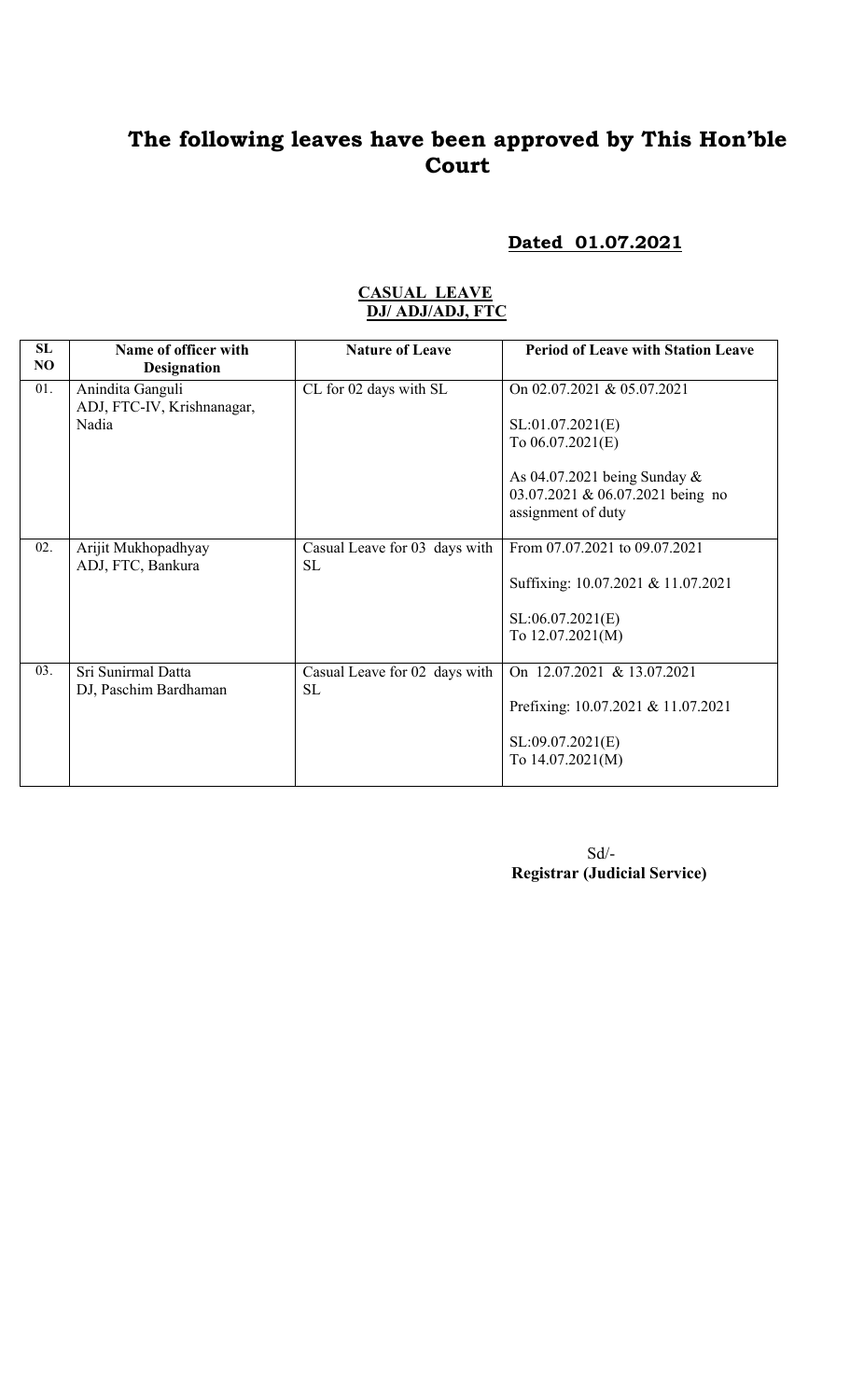## Dated: 30.06.2021

## DJ/ADJ

| <b>SL NO</b> | Name of officer<br>with Designation                                     | <b>Nature of Leave</b>   | <b>Period of Leave with Station Leave</b>                                                                                                |
|--------------|-------------------------------------------------------------------------|--------------------------|------------------------------------------------------------------------------------------------------------------------------------------|
| 01.          | Smt. Asima Pal<br>ADJ, $5^{th}$ Court,<br>Malda                         | Earned Leave for 06 days | From 12.07.2021 to 17.07.2021<br>Prefixing: 10.07.2021 to 11.07.2021<br>Suffixing: 18.07.2021<br>$SLP: 10.07.2021 (M)$ to 18.07.2021 (E) |
| 02.          | Smt. Sutanuka Nag<br>ADJ, Bench II, City<br>Sessions Court,<br>Calcutta | Earned Leave for 06 days | From 12.07.2021 to 17.07.2021<br>Prefixing: 10.07.2021 to 11.07.2021<br>Suffixing: 18.07.2021<br>$SLP: 10.07.2021$ (M) to 18.07.2021 (E) |

#### JM

| <b>SL NO</b> | Name of officer<br>with Designation                                  | <b>Nature of Leave</b>   | <b>Period of Leave with Station Leave</b>                                                                       |
|--------------|----------------------------------------------------------------------|--------------------------|-----------------------------------------------------------------------------------------------------------------|
| 03.          | Sri Rupendra Nath<br><b>Bose</b><br>JM, 1 <sup>ST</sup> Court, Malda | Earned Leave for 03 days | From 26.07.2021 to 28.07.2021<br>Prefixing: 24.07.2021 and 25.07.2021<br>SLP : 23.07.2021 (E) to 29.07.2021 (M) |
| 04.          | Sri Reejit Kr Gayen,<br>JM, Darjeeling.                              | Earned Leave for 12 days | From 12.07.2021 to 23.07.2021<br>Suffixing: 24.07.2021 and 25.07.2021                                           |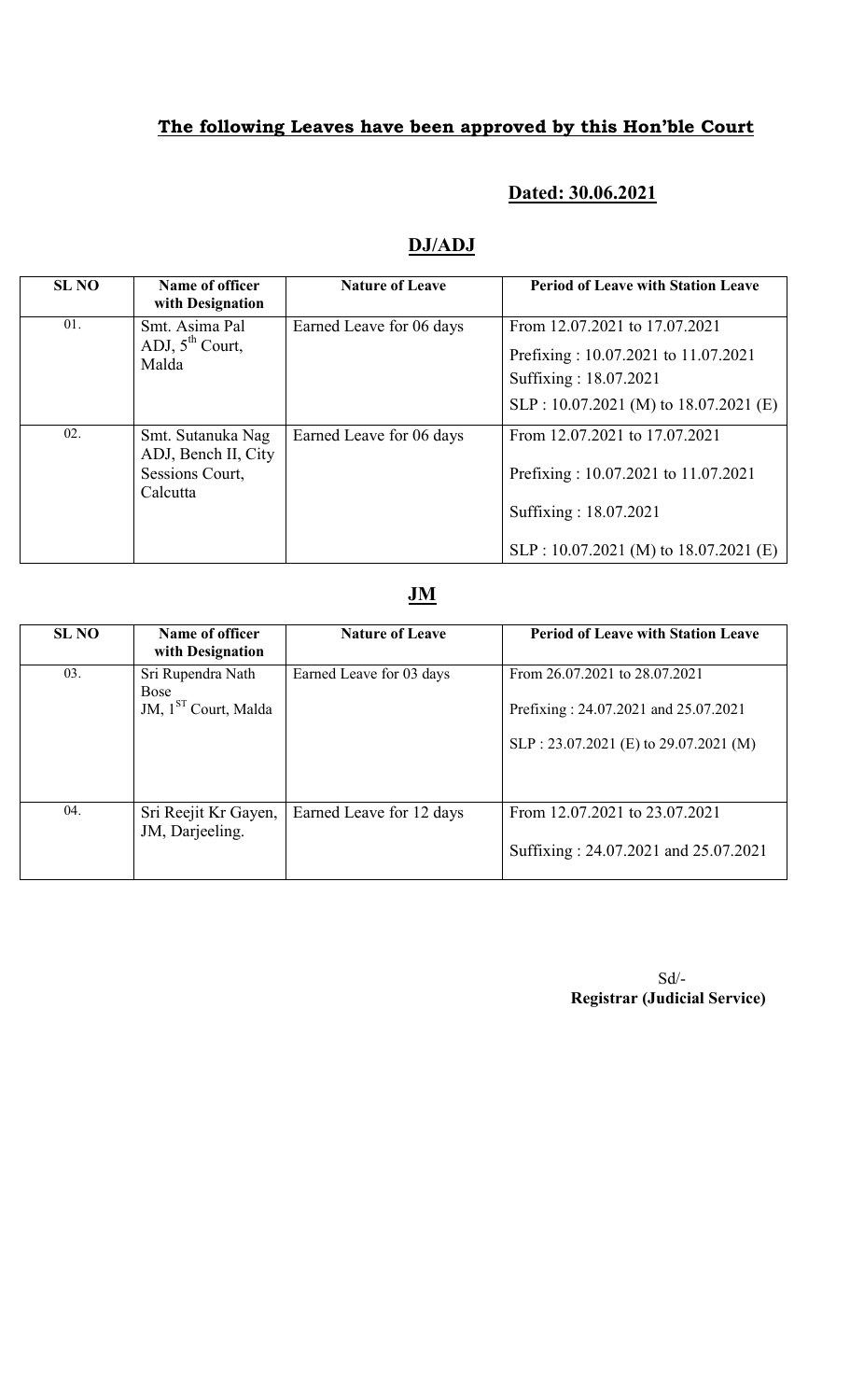## Dated: 30.06.2021

#### DJ/ ADJ

| <b>SL NO</b> | Name of officer with<br><b>Designation</b>                                  | <b>Nature of Leave</b>                                                                                                                                                              | <b>Period of Leave with Station Leave</b>                   |
|--------------|-----------------------------------------------------------------------------|-------------------------------------------------------------------------------------------------------------------------------------------------------------------------------------|-------------------------------------------------------------|
| 01.          | Sri Plaban Mukherjee,<br>ADJ, $1st$ Court,<br>Kakdwip, South 24<br>Parganas | Cancellation of Earned Leave<br>for 04 days<br>Earlier his Earned Leave for 04<br>days from $12.05.2021$ to<br>$15.05.2021$ was approved by<br>this Hon'ble Court on<br>22.04.2021) | From 12.05.2021 to 15.05.2021                               |
|              |                                                                             | <b>Station Leave</b>                                                                                                                                                                | SLP:<br>06.05.2021(E) to 17.05.2021(M) [Summer<br>vacation] |

# $CJ(JD)$

| <b>SL NO</b> | Name of officer with<br><b>Designation</b>                       | <b>Nature of Leave</b>   | <b>Period of Leave with Station Leave</b>                             |
|--------------|------------------------------------------------------------------|--------------------------|-----------------------------------------------------------------------|
| 02.          | Smt. Annu Gupta<br>$CJ(JD)$ , $2nd$ Court,<br>Kandi, Murshidabad | Earned Leave for 23 days | From 03.06.2021 to 25.06.2021<br>Suffixing: 26.06.2021 and 27.06.2021 |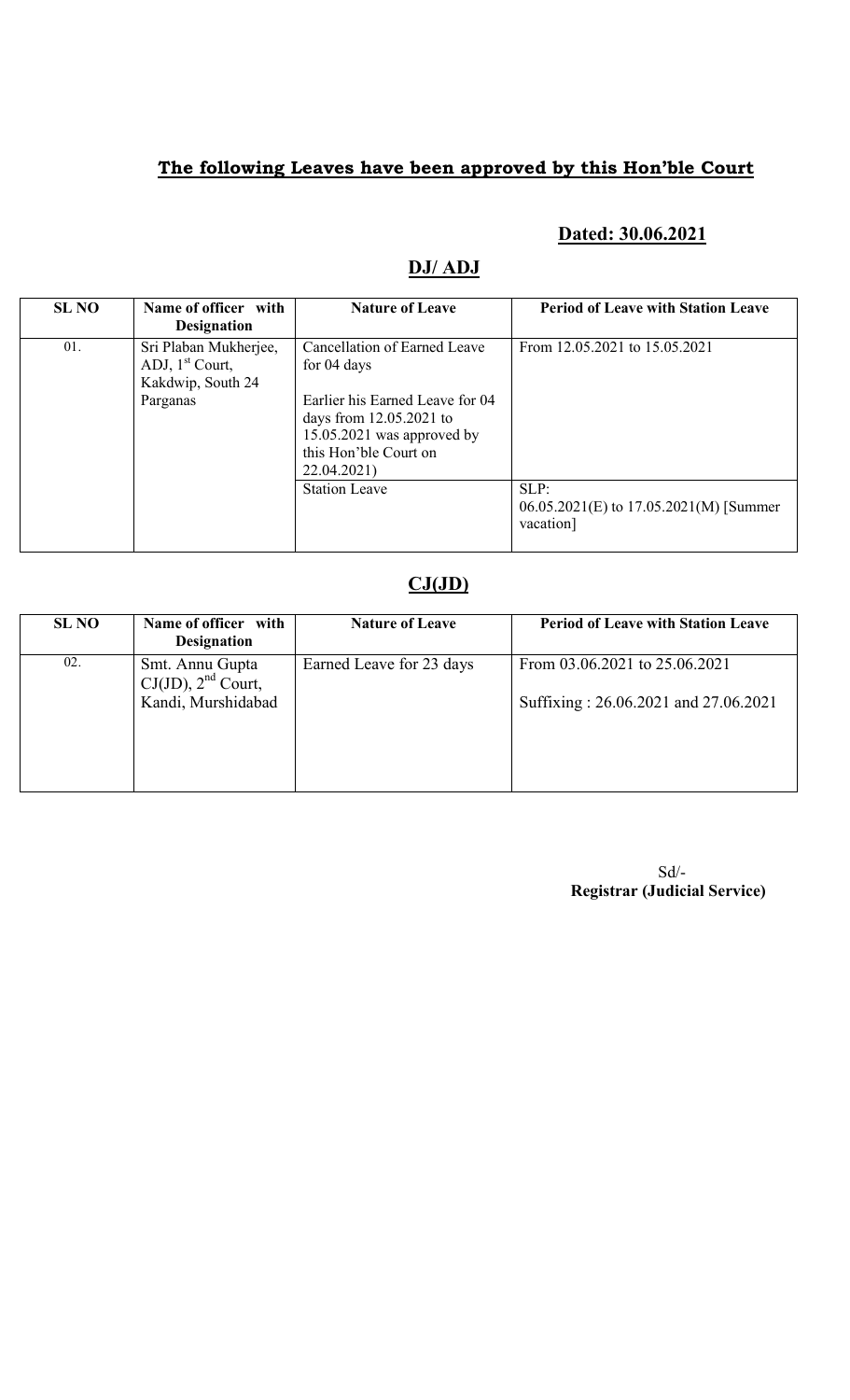# Dated: 01.07.2021

| <b>SL NO</b>      | Name of officer with<br><b>Designation</b>                                             | <b>Nature of Leave</b>          | <b>Period of Leave with Station Leave</b>              |
|-------------------|----------------------------------------------------------------------------------------|---------------------------------|--------------------------------------------------------|
| 01.               | Sri Sourabh Nandi,<br>Judicial Magistrate<br>Railway Court,<br>Howrah Sadar,<br>Howrah | Quarantine Leave for 19<br>days | From 13.05.2021 to 31.05.2021                          |
| $\overline{02}$ . | Sri Debasish Barman<br>JM, $1st$ Court,<br>Raghunathpur, Dist.<br>Purulia              | Earned Leave for 2 days         | From 17.05.2021 to 18.05.2021                          |
| $\overline{03}$ . | Sri Jayanta<br>Bhattacharya, CJ(JD)-<br>cum-JM,<br>Mathabhanga, Cooch<br>Behar         | Earned Leave for 09 days        | From 07.06.2021 to 15.06.2021<br>Prefixing: 06.06.2021 |
| $\overline{04}$ . | Smt Pradipta<br>Bhattacharya<br>JM, 8 <sup>th</sup> Court, Alipore,<br>24 Pgs (S)      | Quarantine Leave for 30<br>days | From 01.05.2021 to 30.05.2021                          |
|                   |                                                                                        | Earned Leave for 03 days        | From 31.05.2021 to 02.06.2021                          |

### JM